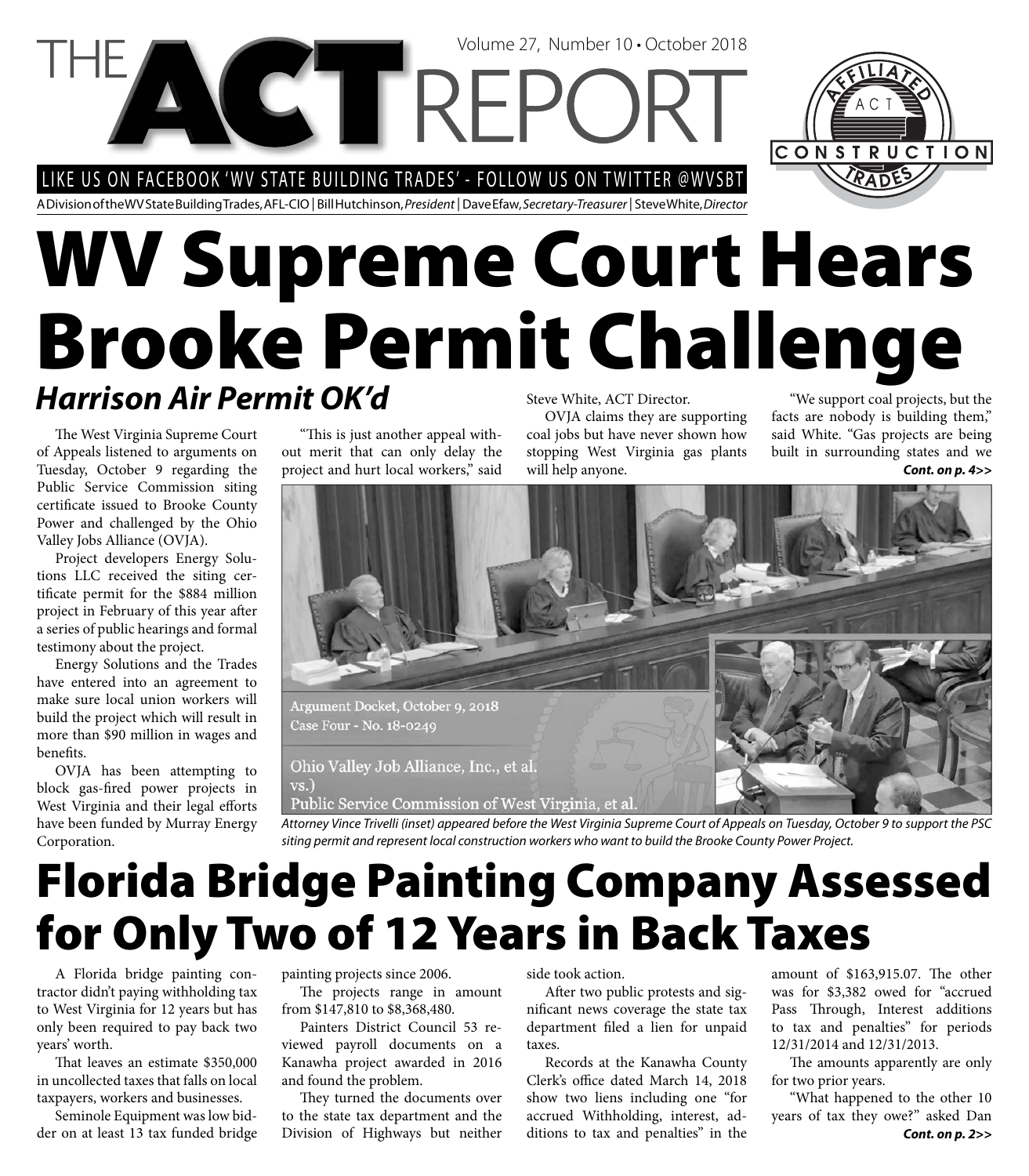# **AFL-CIO Endorses Kessler, Tabit for Court**

The WV AFL-CIO has endorsed former Senate President Jeff Kessler from Marshall County and Kanawha Circuit Court Judge Joanna Tabit for election to West Virginia's Supreme Court of Appeals.

Both candidates were picked after a questionnaire was mailed to all candidates who filed to run and the COPE Executive Committee interviewed those who returned the questionnaire.

While candidates from the court cannot discuss particular cases they may end up judging they can tell you about their background, their prior experience and understanding of the labor movement, and about their capacity to undertake a strong campaign for a statewide office.

"There are some excellent candi-

dates," said Steve White, ACT Director.

"The COPE Executive Committee felt Jeff Kessler and Judge Tabit will listen to all sides, be fair in their application of the law, are free of any special interest influence and have the best chances to be elected to this important office."

The two openings are the result of recent resignations at the court and are for the time remaining on each term.

Tabit will be running for the position Judge Menis Ketchum resigned from.

That unexpired term will end in 2018 and is referred to as Division One.

Kessler is running for the unexpired term of Judge Robin Davis. That term will end in 2024 and is referred to as Division Two.

A full term of the WV Supreme Court is 12 years. ■



Jeff Kessler, one of Labor's endorsed candidates for the WV Supreme Court, speaks to the WV State Building Trades Convention delegates in September.

## **Union Trades has New Charleston Location** *Re-Opening Event Saturday, October 27, 11:00 am to 2:00 pm*

Union Trades Federal Credit Union has relocated their Charleston office to 210 Tennessee Avenue.

Located at the corner of Tennessee Avenue and Randolph Street on Charleston's west side the new office has four drive through lanes, around 2300 square feet of office space and plenty of parking.

"Our members really wanted the drive through service and our board decided it was time to buy a building to accommodate them," said Dianah Angert, CEO of Union Trades.

There will be an open house on Saturday, October 27 from 11:00 am till 2:00 pm. Current members should check out the new location and it would be a great time for others to

join up. Any member of a building trades union, or a family member of a current Union Trades member is eligible to join.

The drive through lanes are open from 8:00 am to 5:00 pm, Monday through Friday with hours extended to 5:30 pm on Wednesdays.

The lobby is now open from 8:30 am till 4:30 pm, Monday through Friday.

On the second and fourth Saturdays of each month the credit union is open from 9:00 am till noon.

An ATM is planned for their fifth drive through lane and expected to be in place mid-November.

The phone number remains the same (304) 344-0194. ■



Union Trades CEO Dianah Angert (from left), loan officer Malena Boggess and teller Deanna Hendricks at the new Charleston branch at 210 Tennessee Ave.

### *Continued from Page 1*

Poling, Business Manager for the Council.

*Florida Bridge*

State law prohibits the award of a contract to anyone who owes the state \$1,000 or more.

However even with the liens in place Seminole is still bidding tax funded projects in the state.

"I don't understand why our state would forgive a company for 10 years of taxes and still let them bid on more projects while they haven't even paid off the lien," said Poling.

Since 2006 Seminole Equipment has been awarded more than \$19 million in projects.

12/12/2006 Wood \$403,790 4/30/2009 Cabell \$149,285 4/30/2009 Greenbrier \$579,385 4/30/2009 Mercer \$271,220 4/30/2009 Pendleton \$147,810 5/14/2009 Mercer \$343,896 5/28/2009 Lincoln \$695,285

6/15/2010 Greenbrier \$1,319,750 6/15/2010 Mercer \$329,696 5/22/2012 Marion \$1,537,220 12/4/2012 Kanawha \$3,688,230 10/18/2016 Kanawha \$1,249,165 5/16/2017 Raleigh \$8,368,480 Total = \$19,083,212 million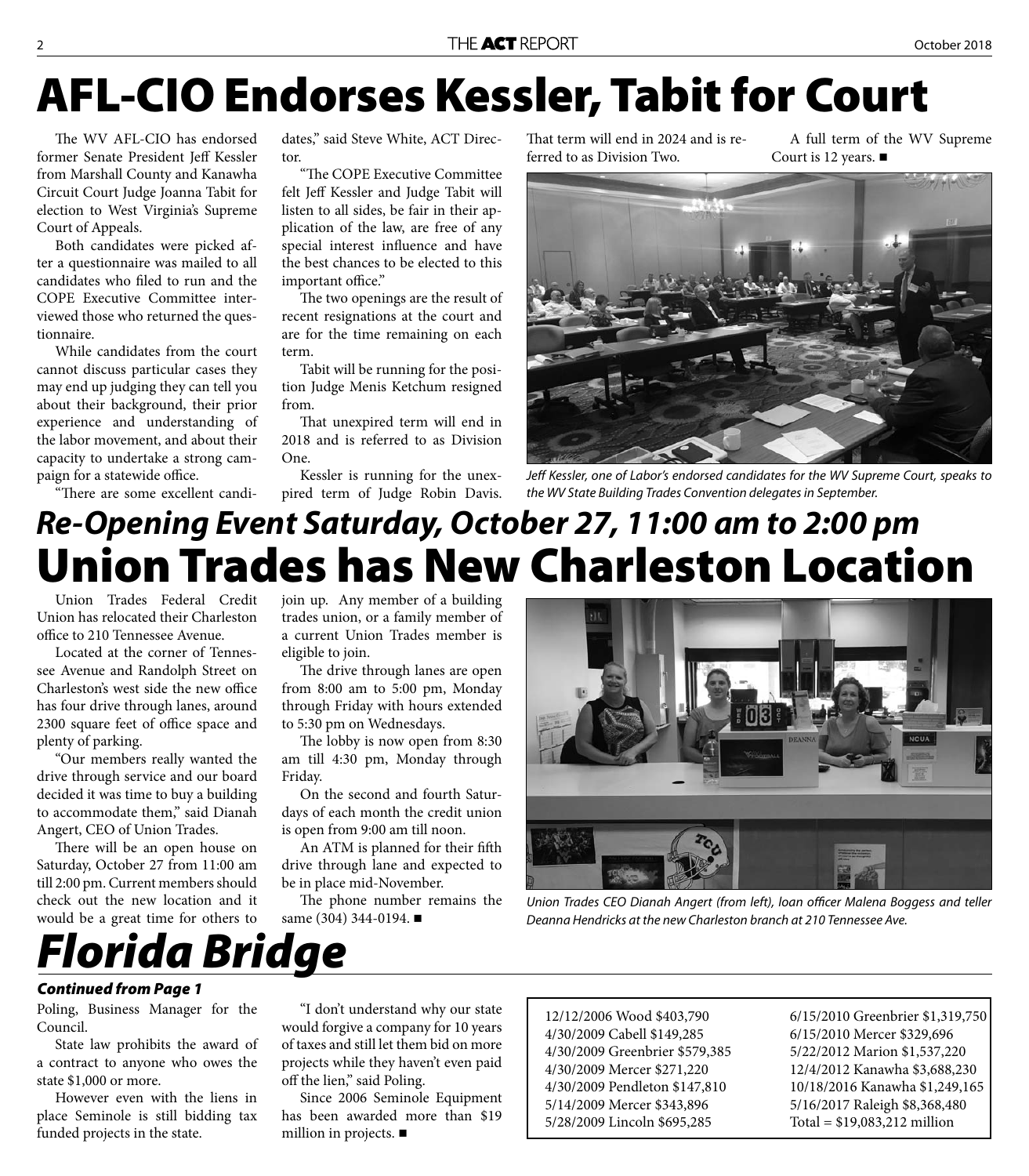# **Trade Endorsement 2018 General Election**

**U.S. Senate -** Joe Manchin **U. S. House of Representatives**  1st District David McKinley (R) 2nd District Talley Sergent 3rd District Richard Ojeda **WV Supreme Court**  Division One Joanna Tabit Division Two Jeff Kessler **State Senate** 1st William Ihlenfeld 2nd Denny Longwell 3rd James Leach 4th Brian Prim 5th Mike Woelfel 6th Charles Sammons 7th Ron Stollings 8th Richard Lindsay 9th William 'Bill' Wooton 10th Stephen Baldwin 11th Bill Hamilton (R) 12th Mike Romano 13th Bob Beach 14th Stephanie Zucker 15th Jason Armentrout (I) 16th John Unger 17th Terrell Ellis  **House of Delegates** 1st Diana Magnone Randy Swartzmiller 2nd **Phillip Diserio** 3rd Shawn Fluharty Erikka Storch (R) 4th Joe Canestraro Lisa Zukoff 5th Dave Pethtel 6th **T. Chris Combs** 7th Lissa Lucas 8th **David Bland** 9th Iim Marion 10th **Andy Daniel** Harry Deitzler J. Morgan Leach 11th Sarah Duncan 12th Missy Morris 13th **Scott Brewer** 14th Brianne Solomon 16th Sean Hornbuckle Matt Spurlock Vera Miller (R) 17th Chad Lovejoy Matthew Rohrbach (R) 18th Karen Nance 19th Ken Hicks Robert Thompson 21st Phyllis White 22nd **Gary McCallister** Zack Maynard (R)

23rd Rodney Miller 24th Ralph Rodighiero Timothy Tomblin 25th Tony Paynter (R) 26th Ed Evans 27th Carol Bailey Lacy Watson Phoebe Meadows 28th Andrew Evans Sandy Shaw 29th Ricky Moye 30th Mick Bates 31st Richard Snuffer 32nd Luke Lively Margaret Staggers Mel Kessler 33rd **David Walker** 34th Brent Boggs 35th Andrew Byrd Renate Pore **James Robinette** Doug Skaff Jr. 36th Andrew Robinson Larry Rowe Amanda Estep-Burton 37th Mike Pushkin 38th Tom Tull 39th David "Woody" Holmes 40th Melissa Huffman 41st Paul O'Dell Jr. 42nd Jeff Campbell Cindy Lavender-Bowe 43rd Bill Hartman Cody Thompson 44th Dana Lynch 45th Matthew Kerner 46th Robert "Bob" Stultz 47th Ed Larry 48th Tim Miley Richard Iaquinta Robert Garcia Derek McIntyre 49th George Abel 50th Mike Caputo Linda Longstreth Michael Angelucci Guy Ward (R) 51st Barbara Fleischauer Evan Hansen Rodney Pyles Danielle Walker John Williams 52nd **Gary Knotts** 53rd Cory Chase 54th John Hott (R) 55th Isaac Sponaugle

56th Timothy Ryan

58th Bibi Hahn 59th Iohn Isner 61st Jason Barrett 63rd Sam Brown

There are nine candidates affiliated with the WV State Building Trades whose names are bolded.

**Andy Daniel** is a 20 year member of the Carpenters union and also owner of 3D Construction, a union

general contracting firm based in Parkersburg. Daniel is running for the House of Delegates in the

10th District which covers part of Wood County.

"I don't understand why our legislature has been hurting local businesses like mine with the repeal of our prevailing wage law for example," said Daniel.

"There needs to be more emphasis on helping small companies that are the real job creators in our communities."

**Chris Combs** is running for the House of Delegates seat in the

6th District which includes Tyler, Doddridge and a portion of Pleasants Counties. Combs has been a

member of the IBEW since 1987.

"I'm running for the House of Delegates because union members and hardworking West Virginians don't have adequate representation

| 64th | Barby Frankenberry |
|------|--------------------|
| 65th | Sammi Brown        |
| 66th | David Dinges       |
| 67th | John Doyle         |
|      |                    |

in Charleston," said Combs.

Combs is committed to reversing the so-called Right-to-Work law to bring back jobs to West Virginia. He supports all workers in the fight for fair wages and proper representation between workers and employers.

"I stand behind our senior citizens, working West Virginians, our educators, service personnel, all state workers, our disabled, and our veterans."

**Gary McCallister** is running for

House of Delegates in the 22nd district which includes most of Lincoln County, the southern half



of Putnam County and parts of Logan and Boone Counties.

"I want to stop the attacks on workers, reinstate prevailing wage, and repeal Right-to-Work," said Mc-Callister.

A twenty-five year member of Carpenters Local 439 in Charleston, McCallister is now a service representative and financial secretary for the Local.

He also serves as president of the Charleston Building & Construction Trades Council.

"Workers are hurting because of the leadership at the capital, we must stop them," said McCallister.



Members of IBEW Local 466 Charleston get ready to go door-to-door volunteering for an endorsed candidate. Members across the state have been doing the same.